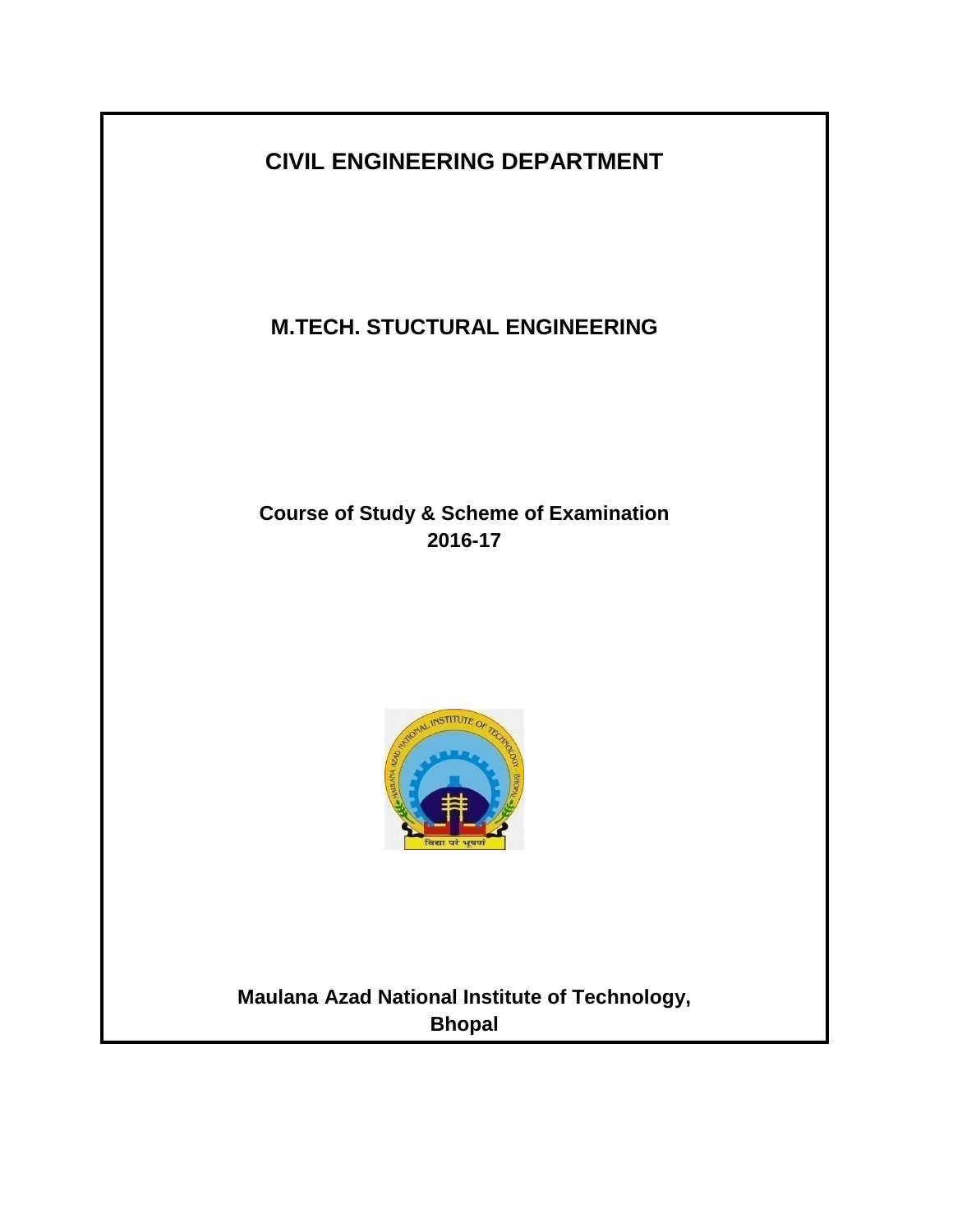# **SCHEME M. TECH. IN STRUCTURAL ENGINEERING**

# *FIRST SEMESTER*

| Course<br>Number | Subject                              | <b>Scheme of Studies</b><br>Periods per week |   |                  | Credits       |
|------------------|--------------------------------------|----------------------------------------------|---|------------------|---------------|
|                  |                                      |                                              |   | P                |               |
| <b>STR511</b>    | Theory of Elasticity                 | 3                                            |   | -                | 3             |
| <b>STR512</b>    | <b>Advanced Structural Analysis</b>  | 3                                            |   | -                | 3             |
| <b>STR513</b>    | <b>Advanced Design of Structures</b> | 3                                            |   | -                | 3             |
|                  | Elective - 1                         | 3                                            |   |                  | 3             |
|                  | Elective - 2                         | 3                                            |   |                  | 3             |
|                  | Open elective-1                      | 3                                            |   | -                | 3             |
| <b>STR514</b>    | Lab Practice 1                       |                                              |   | 3                | $\mathcal{P}$ |
| <b>STR515</b>    | Seminar 1                            |                                              | 2 |                  | 2             |
|                  |                                      |                                              |   | Total credits 22 |               |

# *SECOND SEMESTER*

| Course           | Subject                     | Scheme           | οf | <b>Studies</b> | Total          |
|------------------|-----------------------------|------------------|----|----------------|----------------|
| Number           |                             | Periods per week |    |                | Credits        |
|                  |                             |                  |    | P              |                |
| <b>STR521</b>    | <b>Prestressed Concrete</b> | 3                |    |                | 3              |
| <b>STR522</b>    | <b>Structural Dynamics</b>  | 3                |    |                | 3              |
| <b>STR523</b>    | Theory of Plates & Shells   | 3                |    |                | 3              |
|                  | Elective 3                  | 3                |    |                | 3              |
|                  | Elective 4                  | 3                |    |                | 3              |
|                  | Open elective2              | 3                |    |                | 3              |
| <b>STR524</b>    | Lab Practice 2              | -                |    | 3              | $\mathfrak{p}$ |
| <b>STR525</b>    | Seminar 2                   | -                | 2  |                | $\mathfrak{p}$ |
| Total credits 22 |                             |                  |    |                |                |

# **LIST OF DEPARTMENT ELECTIVES**

- STR531 Soil Structure Interaction
- STR532 Composite Structures
- STR533 Advanced Finite Element Method
- STR534 Analysis of Tall Structures
- STR535 Bridge Design
- STR536 Experimental Stress Analysis
- STR537 Advanced Steel Structures
- STR538 Earthquake Analysis and Design of **Structures**
- STR539 Design of Foundation Systems
- STR540 Building Design
- STR541 Mechanics of Composite Material
- STR542 Structural Reliability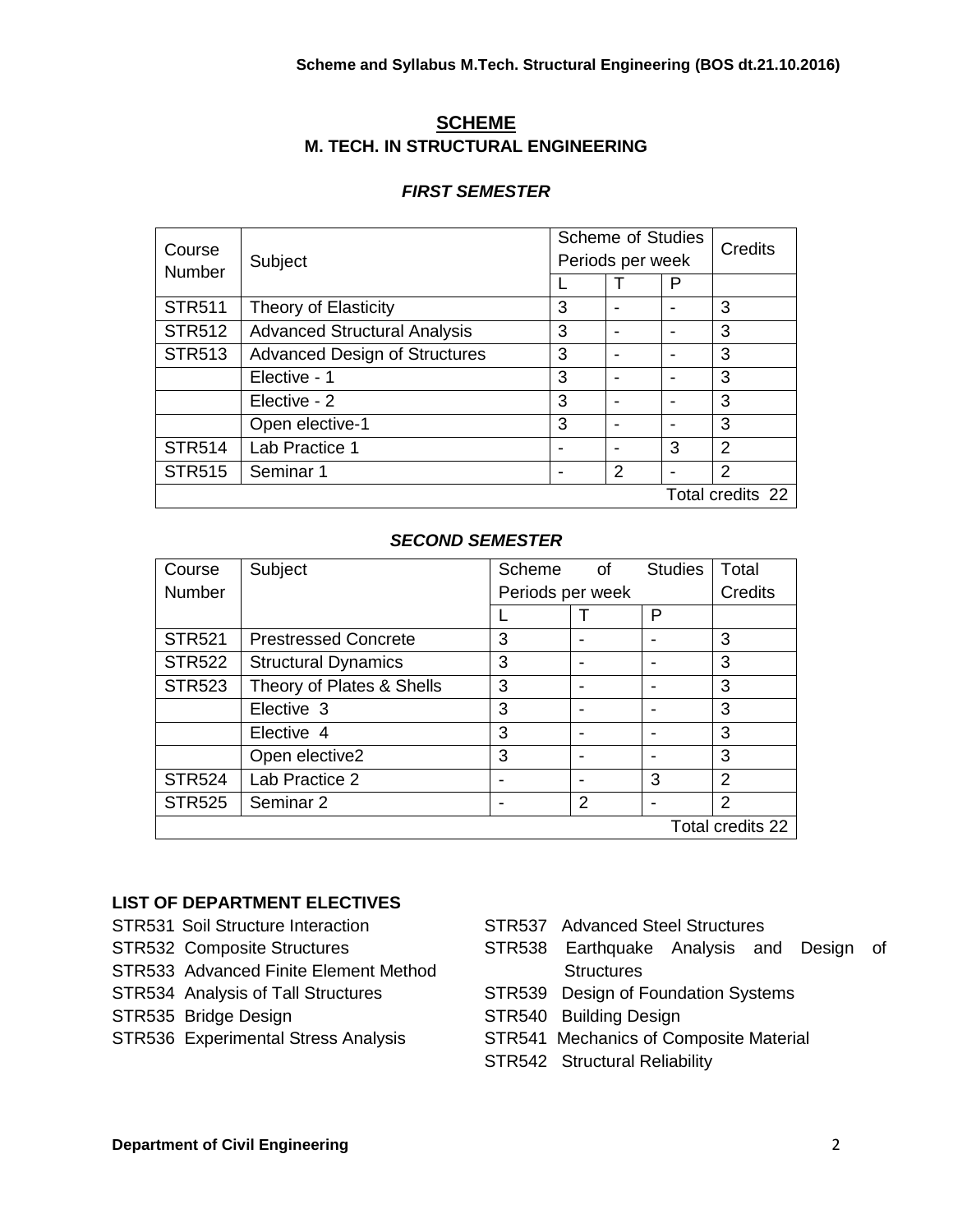# **LIST OF OPEN ELECTIVES**

STR551 Advanced Mathematics

STR552 Soft Computing Techniques

STR553 Probability and Statistical Methods

STR554 Finite Element Method

# *THIRD SEMESTER*

| Course<br>Number | Subject                             | <b>Scheme of Studies</b><br>Periods per week |   |   | Credits |
|------------------|-------------------------------------|----------------------------------------------|---|---|---------|
|                  |                                     |                                              |   | D |         |
| <b>STR611</b>    | Major Project Dissertation Phase- I | -                                            | - | - | 23      |
| Total credits 23 |                                     |                                              |   |   |         |

# *FOURTH SEMESTER*

| Course<br>Number | Subject                              | Scheme of Studies<br>Periods per week |  |   | Credits |
|------------------|--------------------------------------|---------------------------------------|--|---|---------|
|                  |                                      |                                       |  | D |         |
| <b>STR648</b>    | Major Project Dissertation Phase- II |                                       |  |   | 23      |
| Total credits 23 |                                      |                                       |  |   |         |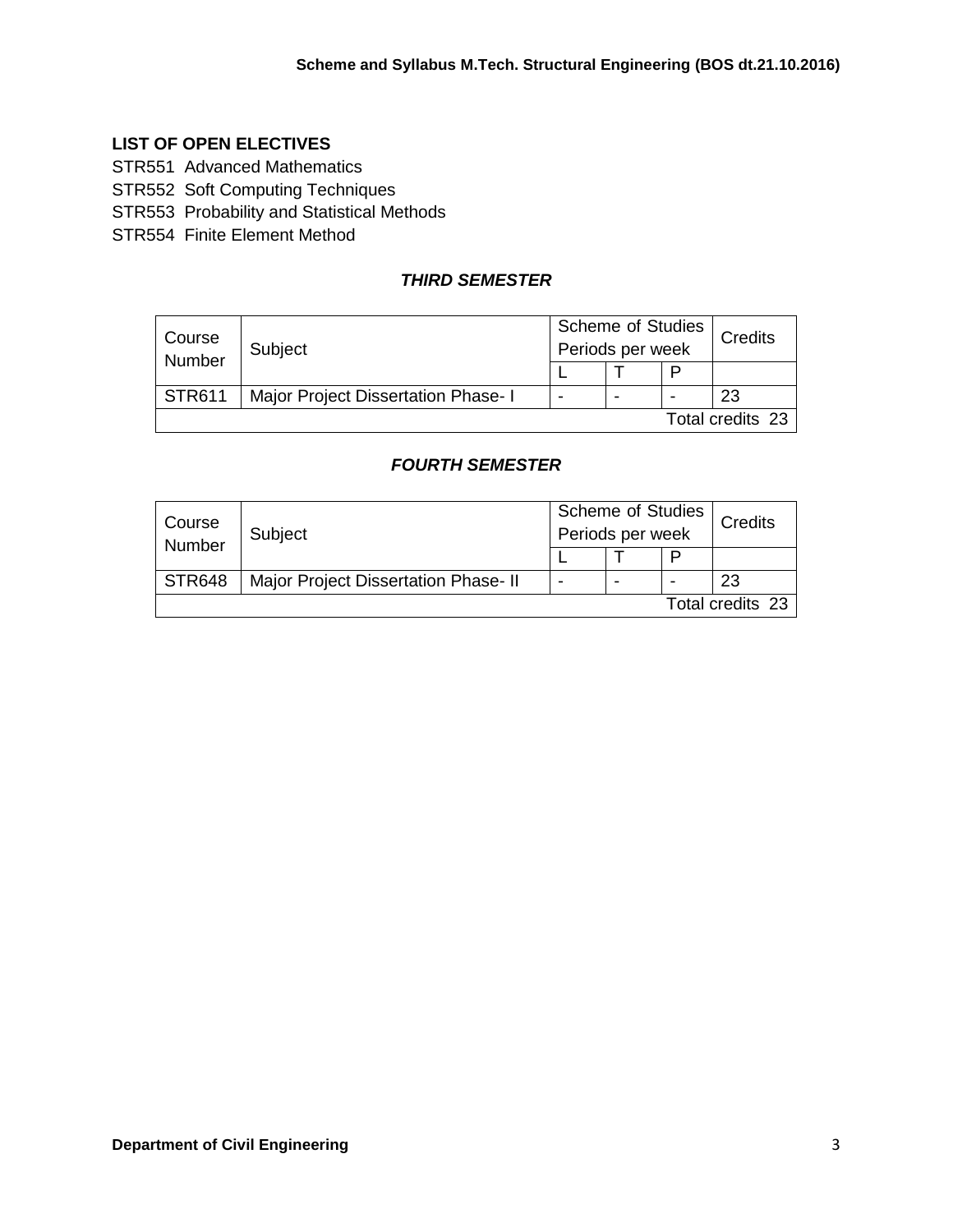# **SYLLABUS**

# **M.TECH IN STRUCTURAL ENGINEERING**

# **FIRST SEMESTER**

# **STR511 THEORY OF ELASTICITY**

Elasticity, Generalized Hooke's Law, Stress tensor and transformation, Equilibrium equations in Cartesian system, Plane stress and plain strain problems, Strain-displacement relations, Strain tensors and its transformation, Compatibility conditions, Energy principles, Stress function, stresses and strains in polar coordinate system, equation of equilibrium and compatibility in polar system, stresses in rotating cylinder, disc, stress in curved bars, 3D-Elasticity, Normal and tangential stresses on oblique plane, Mohr's circle for evaluation of principal stresses and strains, strain energy in 3D system

#### **References**

- 1. Theory of Elasticity- Timoshenko and Goodier, Tata McGraw-Hill Education.
- 2. Applied Elasticity- Chi Ti Wang, TataMcgraw Hill.
- 3. Mechanics of deformable solids- Irving H. Shames, Krieger Publication Co.
- 4. Elasticity in Engineering- Scholer, Tata McGraw-Hill Education.
- 5. Applied Theory of Elasticity- Dr. Sadhu Singh, Khanna Publication.

# **STR512 ADVANCED STRUCTURAL ANALYSIS**

Buckling loads of prismatic and non prismatic beam columns, Finite difference and integration methods,

Analysis of frames by Kani's method, Matrix methods of analysis for beams and frames, Flexibility and stiffness methods, Column analogy method

# **References**

- 1. Matrix Computer Analysis of Structures- Moshe F. Rubinstein, Englewood Cliffs, N.J., Prentice-Hall.
- 2. Structural Analysis- R.C. Coates, MG Coutie, FG Kong, New York : Wiley, 1972.
- 3. Analysis of frame structures- J M Gere, W. Weaver,VanNostrand Reinhold, New York
- 4. Advanced theory of structures- N. C. Sinha, P. K. Gayen, Dhanpat Rai, New Delhi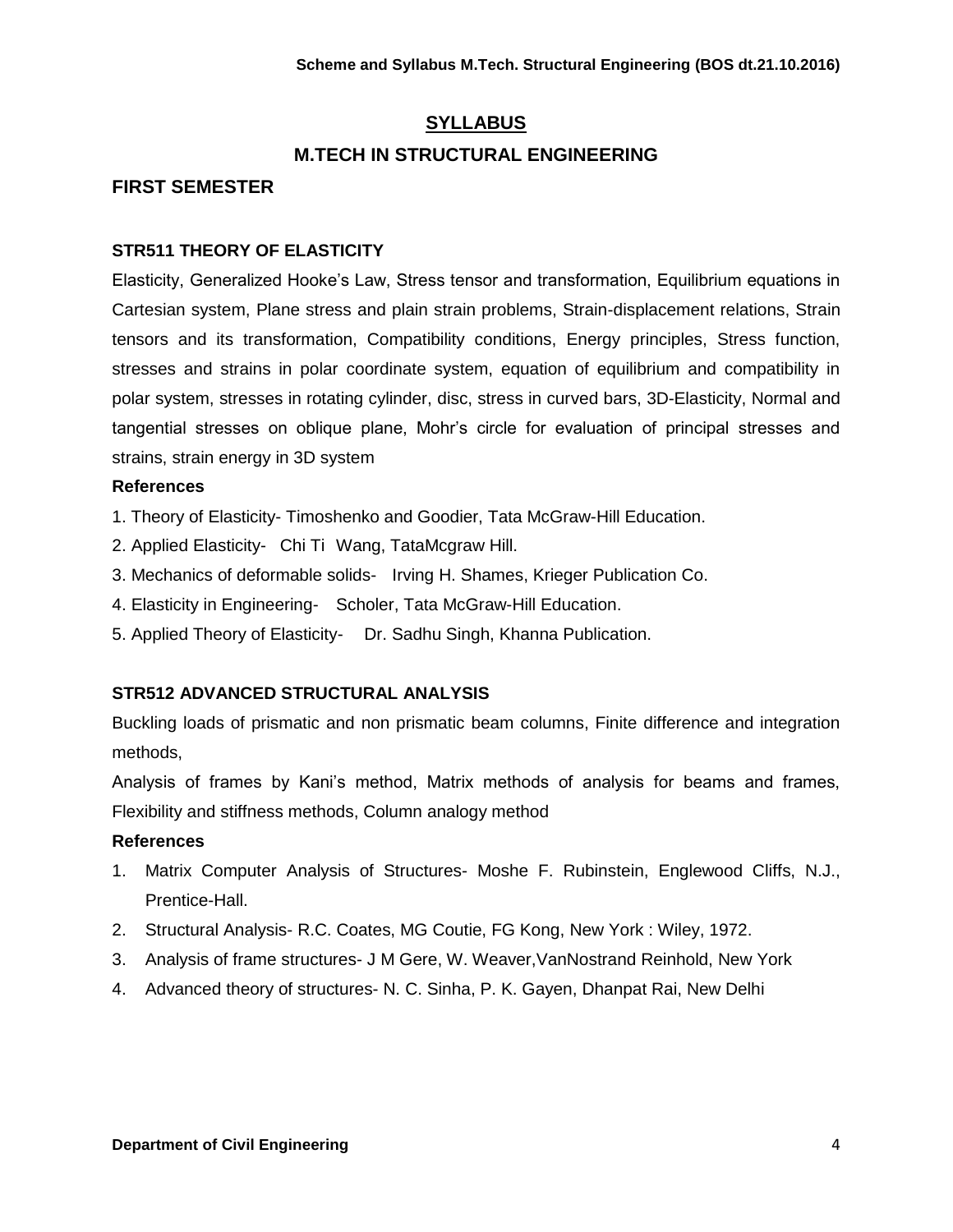# **STR513 ADVANCED DESIGN OF STRUCTURES**

Revision of basic concepts of limit state design of prismatic members in flexure, shear and bond. Redistribution of moments in beams. Calculation of deflection due to load, shrinkage and creep. Calculation of crack width. Yield line theory for slabs, Design of flat slabs, design of folded plates and shells.

Load and resistance factor design, Secondary stress analysis of steel structures.

#### **References**

- 1. Design of Steel Structures- N. Subramanian, Oxford University Press, New Delhi
- 2. Design of R.C.C structures- P. Dayaratnam ,Oxford & IBH *Publishing* Co Pvt.Ltd;

#### **STR514 STRUCTURAL LAB 1**

List of Experiments

Properties of fresh and hardened concrete, Concrete mixes of various grades, Demonstration of nondestructive techniques of concrete

#### **STR515 SEMINAR 1**

# **SECOND SEMESTER**

# **STR521 PRESTRESSED CONCRETE**

Design of prestressed elements by working stress and limit state approach, design of beams, critical load condition, permissible stresses, various suggested methods of design partial prestressed beams, slabs, design of various type of slabs.

Shear and bond in prestressed concrete, anchorages in prestressing, post tensioned construction. prestressing cable at the centroidal axis, symmetric multiple cable, cable with eccentricity, miscellaneous structures : compression members, tension members, prestressed concrete pavements, folded plate and shells, arches, rigid frames, cylindrical tanks.

#### **References**

- 1. Prestressed Concrete- G. S. Pandit, S.P.Gupta. CBS *Publishers* & Distributors Pvt. Ltd.
- 2. Prestressed Concrete- N. Krishna Raju, Tata McGraw-Hill Education,
- 3. Prestressed Concrete- Libby, CBS *Publishers* & Distributors Pvt. Ltd., New Delhi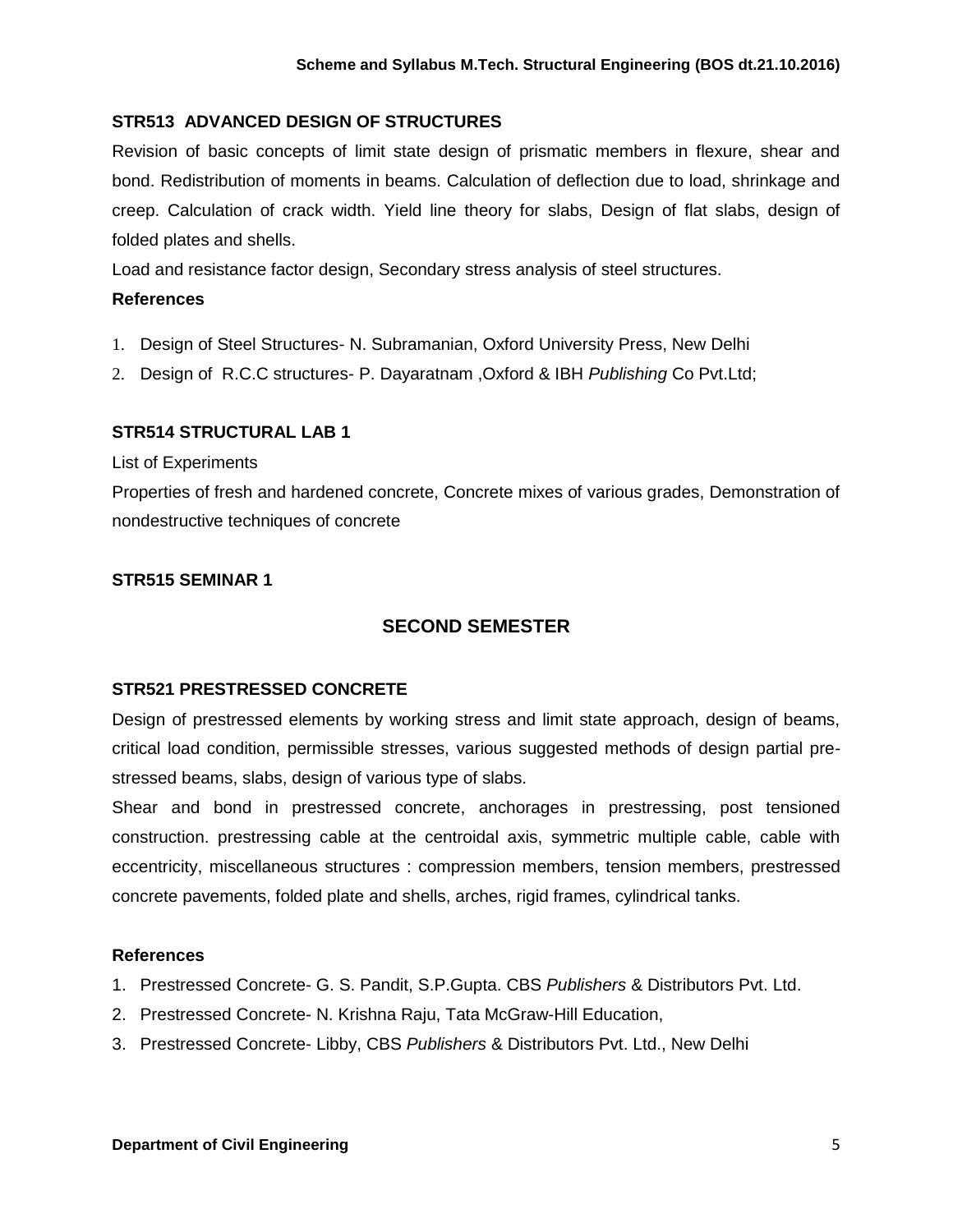# **STR522 STRUCTURAL DYNAMICS**

Structures modeled as a single degree of freedom system, structures modeled as shear buildings, framed structures modeled as discrete multi degree of freedom systems, structures modeled with distributed properties, random vibrations.

# **References**

1. Structural Dynamics Theory and computation- Mario Paz, Springer US

# **STR523 THEORY OF PLATES AND SHELLS**

Cylindrical bending of long rectangular plates, Evaluation of stresses in long rectangular plates, slope and curvature of slightly bent plates, moment-curvature relationship for Pure bending of plates, strain energy in pure bending of plates, symmetrical bending of circular, Biharmonic plate equation, rectangular plates with different boundary conditions, Navier's and Levy's solution for rectangular plates, application of finite difference method for plate problems, different forms of shell structures, membrane analysis of shells, general theory of shells

# **References**

- 1. Theory and Analysis of Plates- Rudolph Szilard, John Wiley & Sons.
- 2. Theory of plates and shells- S. Timoshenko & Woinowsky Krieger, Tata McGraw Hill *publishing* company
- 3 Theory of plates- K. Chandrashekhara, Universities Press.
- 4. Beam plates and Shells- Lloyd Hamilton Donnell, McGraw-Hill *publishing* company.
- 5. Theory of plates and shells- S.S. Bhavikatti, New Age International (P) Limited

# **STR524 LAB PRACTICE 2**

Flexural strength of various concretes various grades. Establishing relationship between flexural strength and compressive strength of concrete experimentally, Study of various softwares for structural analysis and design.

# **STR 525 SEMINAR 2**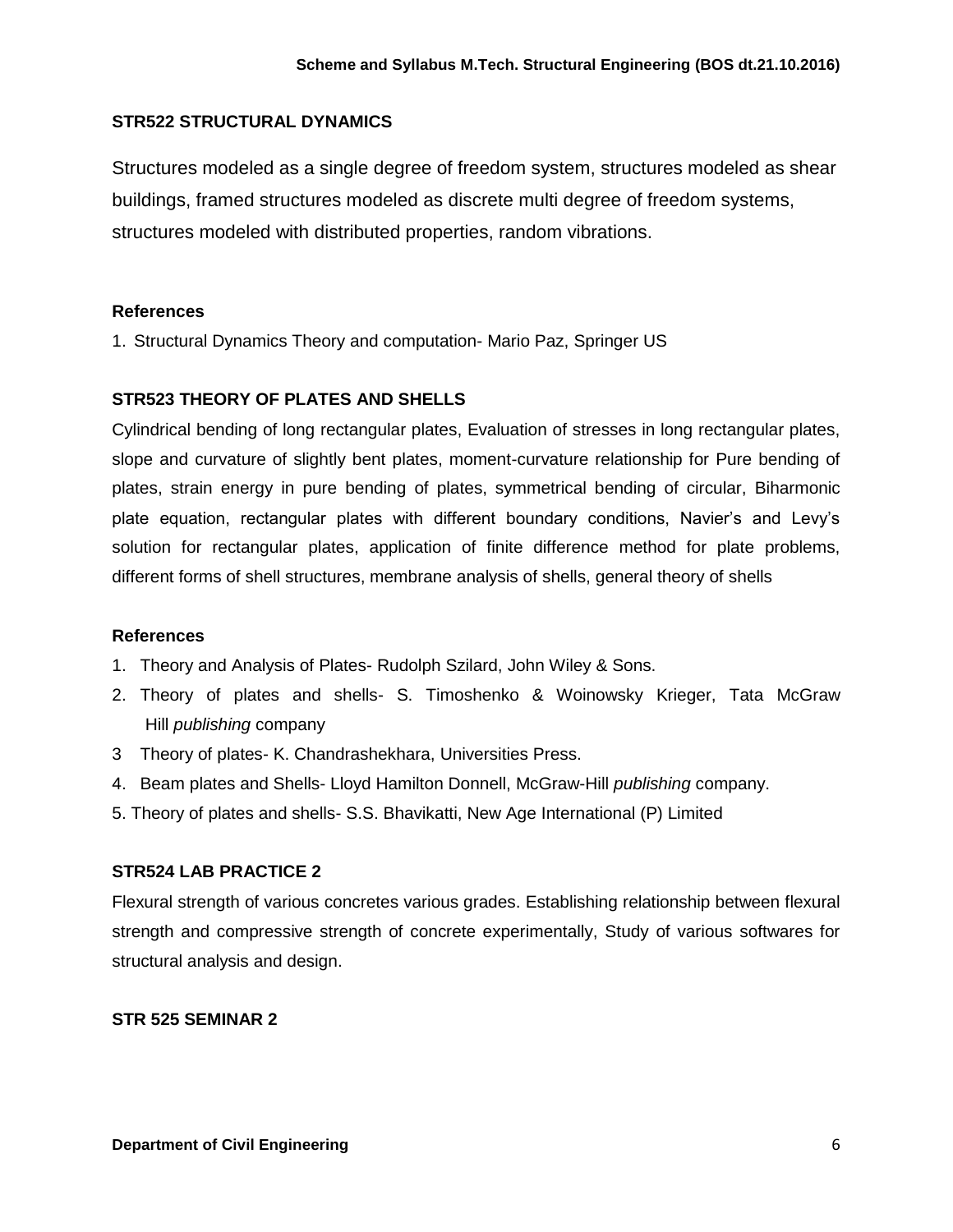# **DEPARTMENT ELECTIVES**

# **STR531 SOIL-STRUCTURE INTERACTION**

Soil foundation interaction, soil foundation – structure interaction, soil – fluid structure interaction, idealization of soil by various linear and non-linear, isotropic and anisotropic models, soil parameters, interpretation of parameters encountered in various idealized soil models, experimental investigations. Finite difference solution to problems of beams on linear and non – linear winkler models. soil – structure interaction in framed structure, FEM modeling, use of appropriate software packages introduction to dynamic soil structure interaction as well as non linear soil / concrete behavior.

# **References**

- 1. Dynamic Soil-Structure Interaction- John, P. Wolf, Prentice Hall,
- 2. Soil-Structure Interaction in Time Domain- John, P. Wolf, Prentice Hall PTR Publication

# **STR532 DESIGN OF STEEL CONCRETE COMPOSITE STRUCTURES**

Introduction to steel concrete composite structures their advantages and applications, types of composite beams and their design, types of composite floors & their design, various types of composite columns and their design, study of Indian and European codes.

# **References**

- 1. Composite structures of steel and concrete- Johnson, R. P., Wiley
- 2. IS : 11384 and Eurocode -8.

# **STR533 ADVANCED FINITE ELEMENT METHOD**

Overview of linear finite element method, concept of natural coordinate system Isoparametric formulation, numerical evaluation of stiffness matrix and load vector for elements of serendipity and lagrangian family, convergence and compatibility requirement, infinite and interface elements, formulation of geometric and material nonlinearity problems, formulation of dynamic problems, consistent and lumped mass matrices, Implicit and explicit numerical integration, modelling techniques and software packages.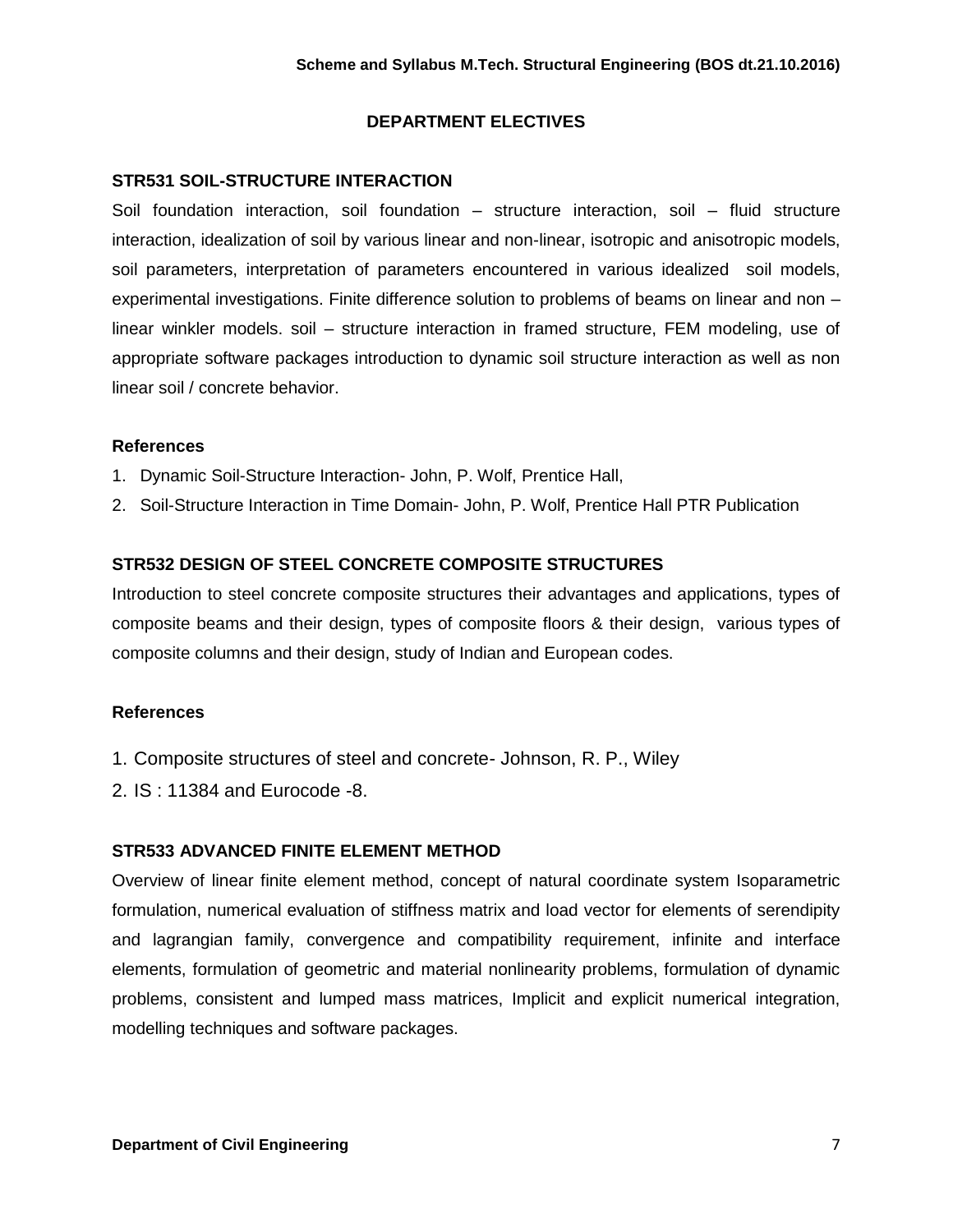Plate and shell analysis: Plate elements (Kirchoff theory, Mindlin plate element, triangular and rectangular plate elements, conforming and non-conforming elements, Shell elements (flat faced triangular and rectangular elements, degenerated shell elements)

#### **References:**

- 1. Introduction to finite element method- Dr. P.N. Godbole,I K International Publishing House Pvt. Ltd
- 2. Finite Element Method- C.S. Krishnamurthy, Tata McGraw-Hill Education,
- 3. Finite Element Method- S.S. Rao, Butterworth-Heinemann
- 4. Finite Element Method- S.S. Bhavakatti, New Age International

# **STR534 ANALYSIS OF TALL STRUCTURES**

Principles of planning of tall buildings, loads on tall buildings, analysis of tall buildings (with and without shear walls), design of tall buildings, soil structure interaction

#### **References**

1. Tall Building Structures – Analysis and Design, Bryan Stafford smith and Alex Coull, Wiley

# **STR535 BRIDGE DESIGN**

Bridge system, planning, economic consideration, aesthetics and selection of type of bridge. loading standards, super structure analysis, design of solid slab bridges, t-beam, girder bridge, bearings, long span bridges, design of box culverts.

#### **References**

- 1 Concrete Bridge Practice- Raina, V. K., Shroff *Publishers* and Distributors Pvt. Ltd.
- 2. Essentials of Bridge Engineering- Victor, D.J., Oxford & IBH *Publishing* Co Pvt.Ltd.
- 3. Bridge Engineering- Demetrios E. Tonias, McGraw Hill Professional.

# **STR536 EXPERIMENTAL STRESS ANALYSIS**

Measurement of strains: Basic concepts of theory of elasticity, various types of strain gauges, requirement of an ideal strain gauge, working principle of electrical strain gauge, strain sensitivity, installation procedure for strain gauges, temperature compensation, gauge factor, strain sensitivities, determination of actual strains, strain gauge rosette, strain measuring circuits: Potentiometer and Wheatstone bridges, temperature compensation

Photo elasticity: Plane and elliptically polarized light, stress-optic law, analysis of light vector through plane and circular Polariscopes,, Interpretation of isoclinics and isochromatics,

#### **Department of Civil Engineering 8 and 200 and 200 and 200 and 200 and 3 and 3 and 3 and 3 and 3 and 3 and 3 and 3 and 3 and 3 and 3 and 3 and 3 and 3 and 3 and 3 and 3 and 3 and 3 and 3 and 3 and 3 and 3 and 3 and 3 and 3**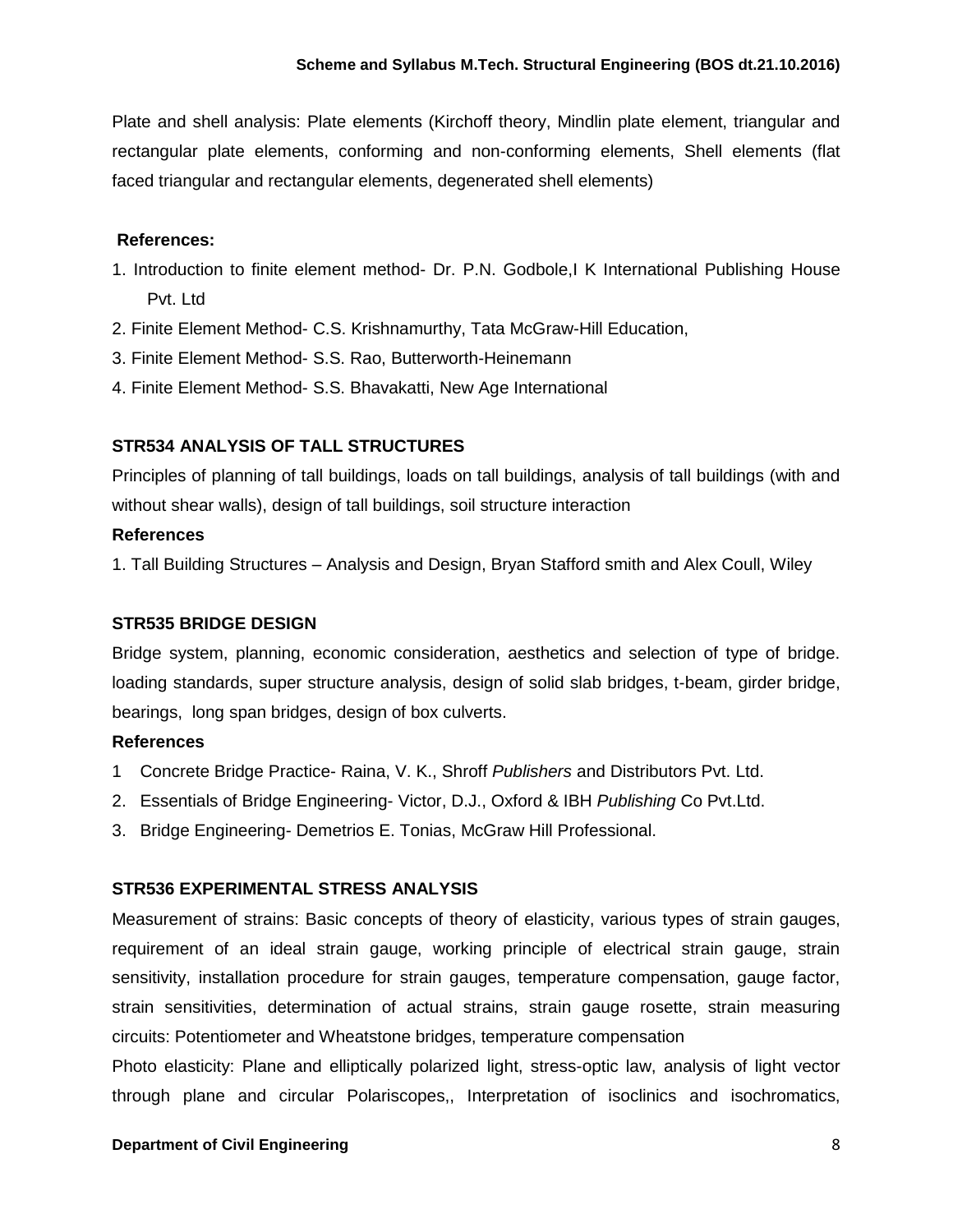calibration of photo elastic material, transition from model to prototype, various methods of separation of principal stresses Brittle Coating Method: Concept of brittle coating, various types of coating materials, calibration of coating, threshold strain application of failure theory to brittle coating, advantages and limitations of brittle coating method.

#### **References**:

- 1. Experimental stress analysis- Dr. Sadhu Singh, Khanna *Publishers.*
- 2. Experimental stress analysis– Dr. A. Mubeen, Khanna *Publishers.*
- 3. Experimental stress analysis of stress and strain– T.K. Ray, S. Chand & Company Ltd.

#### **STR537 ADVANCED STEEL STRUCTURES**

Communication and transmission line steel towers, masts, design of industrial structures, composite steel and in-situ concrete beams and slabs.

#### **References**

- 1. Design of Steel structures- P. Dayaratnam, S. Chand & Company Ltd.
- 2. Composite Structures- R.P. Johnson, CBS *Publishers* & Distributors.
- 3. Design of steel structures- N. Subramanyam, Oxford.

# **STR538 EARTHQUAKE ANALYSIS AND DESIGN OF STRUCTURES**

Earth quake ground motion. Structural dynamics. Concepts of earth quake resistant design of reinforced concrete buildings. Seismic analysis and modeling of reinforced concrete building. Earthquake resistant design of reinforced concrete buildings. Earthquake resistant design of masonry buildings. seismic evaluation and retrofitting of reinforced concrete and masonry buildings.

#### **References**

1. Earth Quake Analysis and Design of Structures- Pankaj Agrawal and Manish Shrikhande, PHI Learning Pvt. Ltd.

#### **STR539 DESIGN OF FOUNDATION SYSTEMS**

Shallow foundations: bearing capacity equations, special footing problems, I.S. codes, design of foundations and computation of settlements. pile foundations: type of piles, estimating pile capacity, pile load tests, negative skin friction, modulus of sub-grade reaction for laterally loaded piles, lateral resistance. Pile group considerations, efficiency, settlement of pile groups, pile caps, I.S. codes well foundations: types, shapes, bearing capacity and settlements,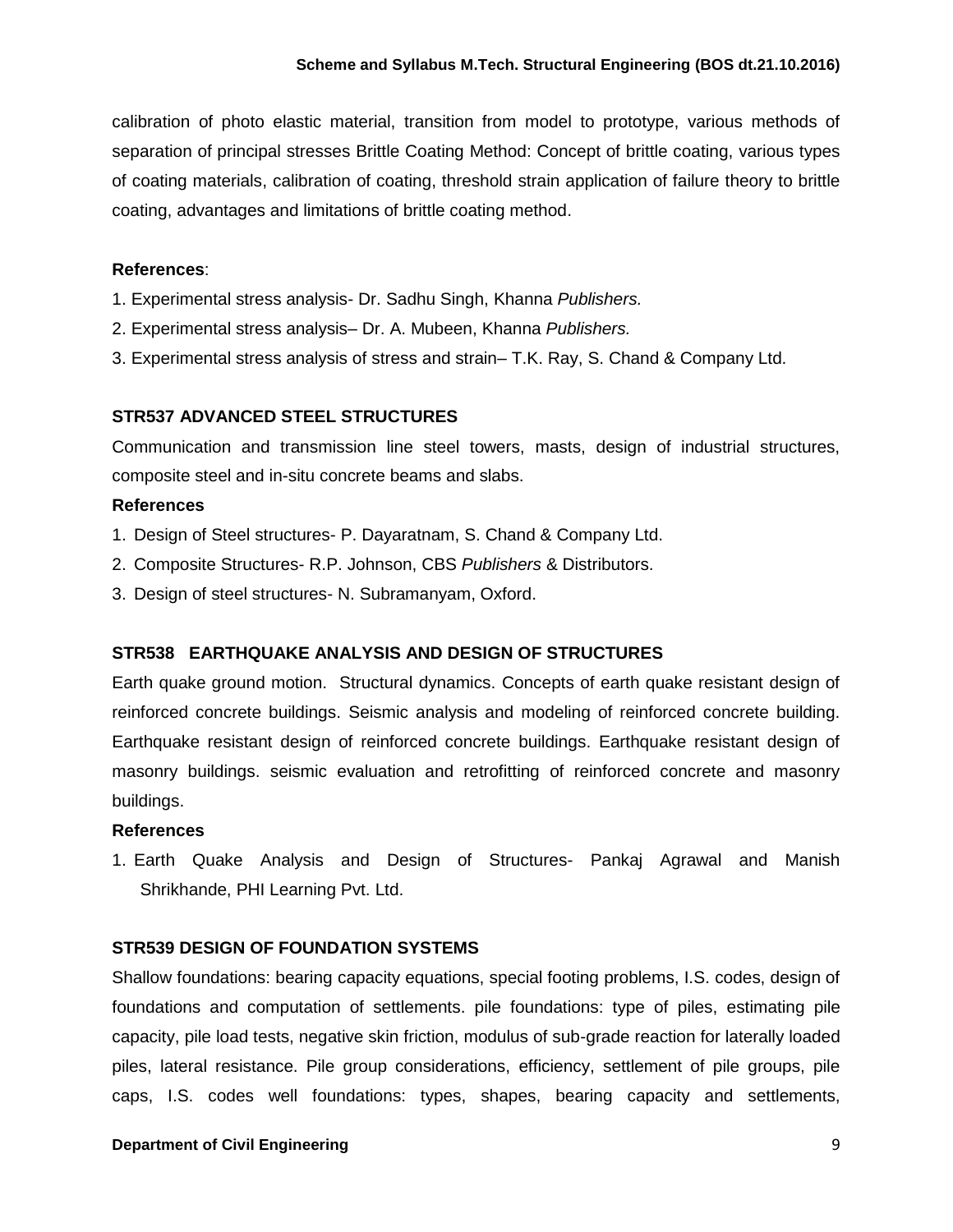determination of grip length by dimensional analysis, stability of well foundations by IRC method, construction, tilts & shifts.

Sheet pile structures: types, design / methodology anchors braced sheeting, cofferdams, single well cofferdams, cellular cofferdams, stability of cellular cofferdam, instability due to heave of bottom.

# **References:**

- 1. Soil Mechanics- Lamb and Whitman, John Wiley & Sons.
- 2. Soil Engineering Alam Singh, CBS *Publishers* & Distributors.
- 3. Foundation Engineering Bowles McGraw-Hill Higher Education.

# **STR-540 BUILDING DESIGN**

Structural proportioning of Architectural drawing and Grid, Study of Codal provisions, Calculation of loads, systematic design of building elements, study of structural drawing and detailing, use of relevant software's in building design.

# **References:**

- 1. BIS Codes
- 2. Relevant software's

# **STR541 MECHANICS OF COMPOSITE MATERIALS**

Classification and characteristics of composite materials, Mechanical Behaviour of composite materials. Lamina and Laminates. Manufacture of Laminated fibre – reinforced. Composite Materials. Macromechanical behaviour of lamina, stress strain relations for anisotropic, orthotropic and isotropic materials. Engineering constants. Stress strain relation for plane stress in orthotropic materials. Invariant properties. Strength of an orthotropic lamina, Experimental determination of strength, biaxial strength theories: Maximum stress theory, Maximum strain theory, Tsai-Hill theory and Tsai-Wu theory. Classical Lamination theory. Special cases of laminate, stiffness, strength of Laminates. Design of Laminates. Bending buckling and vibration of laminated plates. Governing equation. Deflection & buckling. Vibrations.

# **References:**

- 1. Mechanics of Composite Materials: R.M. Jones, CRC Press
- 2. Mechanics of Laminated Composite Plates and Shells : J. N. Reddy, CRC Press
- 3. Principles of composite materials mechanics: Ronald F. Gibson, CRC Press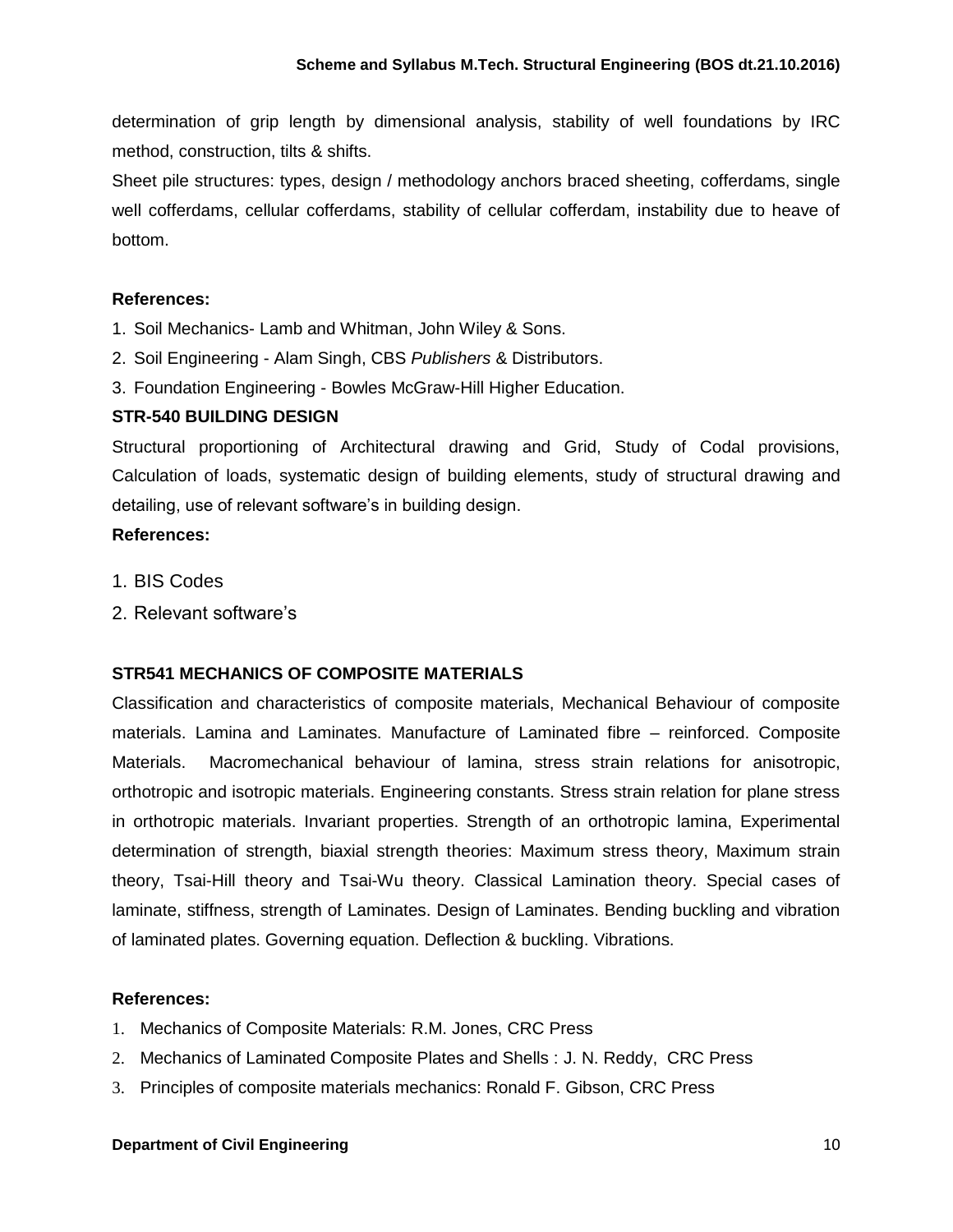#### **STR542 STRUCTURAL RELIABILITY**

Introduction to Structural Reliability, Basic statics continuous and discrete probability distribution, probability laws, random number generation (Monte Carlo simulations), stochastic processes, formulation of structural reliability problem (limit states), First order reliability methods, system reliability (representation of failures, failure series), probability based acceptance criteria, probability based design

#### **References**:

- 1. Structural reliability analysis and prediction by Robert E. Melchers
- 2. Introduction to reliability engineering by Lewis, Wiley
- 3. Structural reliability, analysis and Design by R. Rangnathan, Jaico Publishing House

# **OPEN ELECTIVE**

#### **STR551 ADVANCED MATHEMATICS**

Ordinary and partial differential equations: application to boundary value problems, Laplace and wave equations, time dependent equations with vibratory systems.

Theory of complex variables and conformal mappings: complex numbers, the elementary functions, Cauchy's theorem, infinite series. Elementary conformal mapping - conformal transformation of harmonic functions and boundary conditions. matrix theory : system of linear equations, determinate, finite dimensional vector, space matrices- matrix rotation. calculus of tensors with its applications to differential geometry. Application of matrices and tensors to simple problems. Numerical methods in engineering analysis: interpolation and relaxation methods. Methods of minimum potential energy, variational principles, Rayleigh-ritz method, Galerkin's method, Treffitz procedure, Pargers functions. percubation and collection procedures. Solution of linear and nonlinear equations by numerical methods. Numerical integration – Newton cotes, Gauss integration.

# **References**

- 1. Higher Engg. Mathematics- S Grewa, Khanna *Publishers*
- 2. Engineering mathematics- S Shastri, PHI Learning Pvt. Ltd
- 3. Advanced Mathematics for Engineers- Gorakh Prasad ,John Wiley & Sons

#### **Department of Civil Engineering 11 and 200 and 200 and 200 and 200 and 200 and 200 and 200 and 200 and 200 and 200 and 200 and 200 and 200 and 200 and 200 and 200 and 200 and 200 and 200 and 200 and 200 and 200 and 200 an**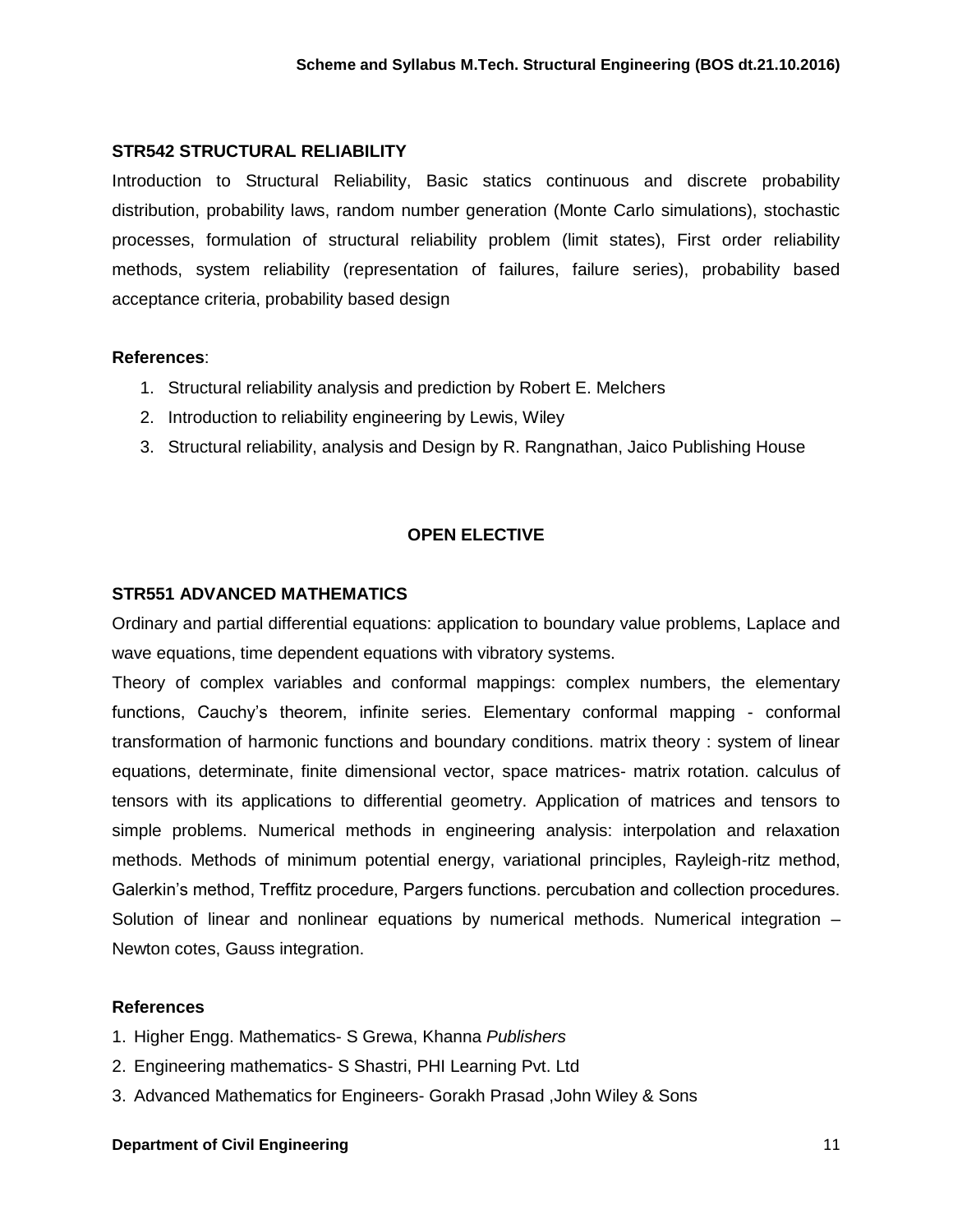#### **STR552 SOFT COMPUTING TECHNIQUES**

Artificial neural systems – perceptron – representation – linear separability – learning – training algorithm – the back propagation network – the generalized delta rule – practical considerations  $-$  BPN geomatic applications. hopfield nets  $-$  cauchy training  $-$  simulated annealing  $-$  the Boltzmann machine. Associative memory – bidirectional associative memory network – geomatic applications.

counter propagation network and self organizing maps: CPN building blocks – CPN data processing. som data processing - adaptive resonance theory network - geomatic applications fuzzy logic**:** fuzzy sets and fuzzy reasoning – fuzzy matrices – fuzzy mebership functions – operators decomposition – fuzzy automata and languages – fuzzy control methods – fuzzy decision making

Neuro – fuzzy modeling: adaptive networks based fuzzy interface systems – classification and regression trees – data clustering algorithms – rule based structure identification – Neuro-fuzzy controls – simulated annealing – evolutionary computation - geomatic applications.

#### **References**

- 1. Neural Networks Algorithms, Applications& Programming Techniques: James Freeman A. and David Skapura, Addison-Wesley
- 2. Fuzzy Logic with Engineering Applications- Timothy J.Ross,Wiley
- 3. Artificial Neural Networks- Yegnanarayana B,. Prentice Hall India Learning Pvt. LTM.
- 4. Fundamentals of Neural Networks- Lqurene Fausett **,** Pearson

#### **STR553 PROBABILITY AND STATISTICAL METHODS**

One dimensional random variables: random variables - probability function – moments – moment generating functions and their properties – binomial, Poisson, geometric, uniform, exponential, gamma and normal distributions – functions of a random variable, weighting of observations. Two dimensional random variables: joint distributions– marginal and conditional distributions – functions of two dimensional random variables – regression curve – correlation. Estimation theory: unbiased estimators – method of moments – maximum likelihood estimation -curve fitting by principle of least squares – regression lines, propagation of systematic and accidental errors, theory of least squares and its application to adjustment problems.